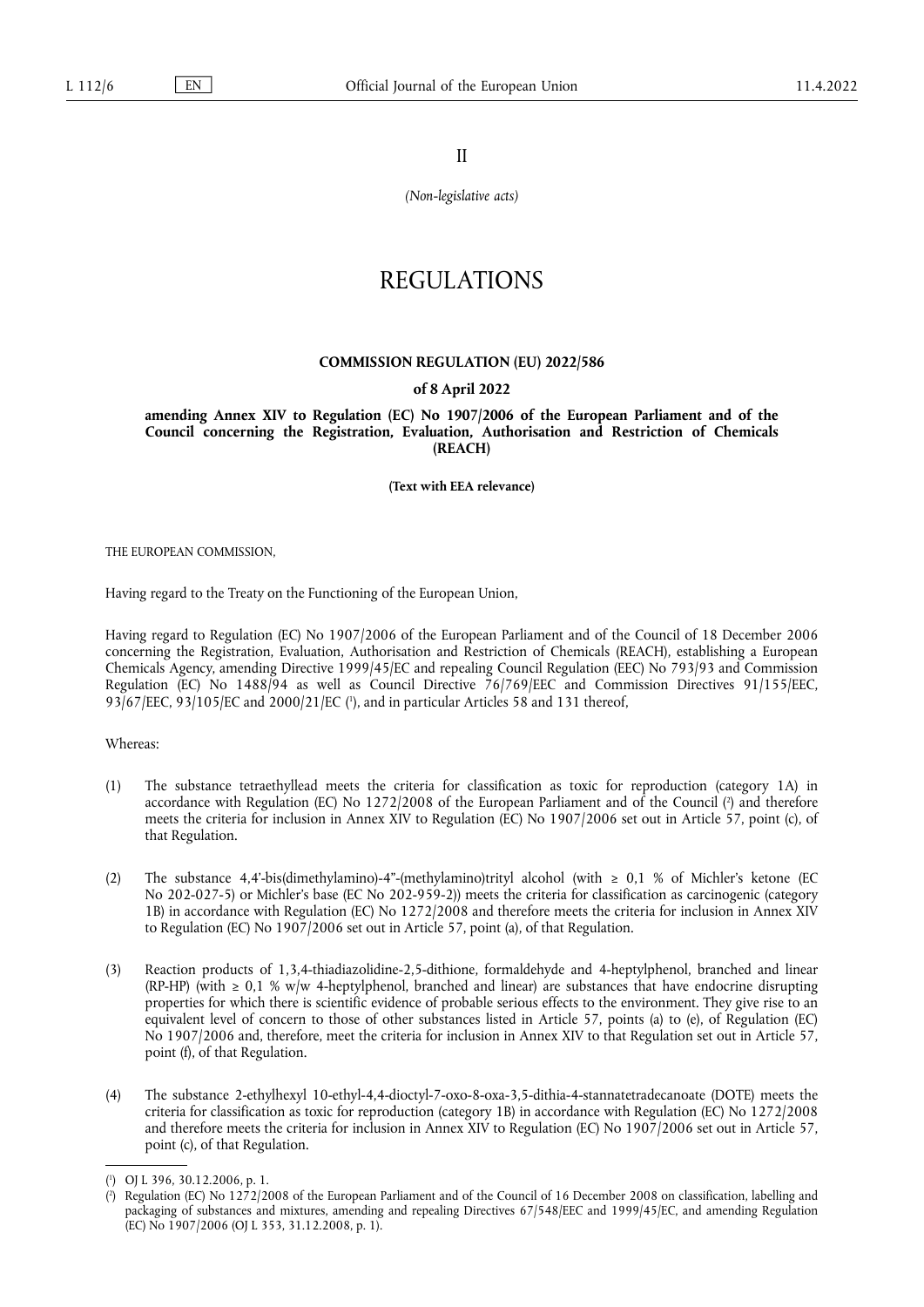- (5) Reaction mass of 2-ethylhexyl 10-ethyl-4,4-dioctyl-7-oxo-8-oxa-3,5-dithia-4-stannatetradecanoate and 2-ethylhexyl 10-ethyl-4-[[2-[(2-ethylhexyl)oxy]-2-oxoethyl]thio]-4-octyl-7-oxo-8-oxa-3,5-dithia-4-stannatetradecanoate (reaction mass of DOTE and MOTE) is a substance that meets the criteria for classification as toxic for reproduction (category 1B) in accordance with Regulation (EC) No 1272/2008 and therefore meets the criteria for inclusion in Annex XIV to Regulation (EC) No 1907/2006 set out in Article 57, point (c), of that Regulation.
- <span id="page-1-3"></span>(6) All the above-mentioned substances have been identified as meeting the criteria referred to in Article 57 of Regulation (EC) No 1907/2006 and included in the candidate list for eventual inclusion in Annex XIV to that Regulation. They have furthermore been prioritised for inclusion in that Annex by the European Chemicals Agency ("the Agency") in its recommendation of 1 October 2019 ( 3 [\).](#page-1-0)
- (7) The Agency conducted a public consultation on its draft recommendation where interested parties were invited to submit comments. In addition, the Commission received submissions from interested parties to calls for information on the possible economic, social, health and environmental impacts (costs and benefits) of the inclusion in Annex XIV to Regulation (EC) No 1907/2006 of the substances proposed by the Agency in its draft recommendation.
- (8) The above-mentioned substances should therefore be included in Annex XIV to Regulation (EC) No 1907/2006.
- (9) For each of the substances included in Annex XIV to Regulation (EC) No 1907/2006 by this Regulation, a date from which the placing on the market and the use of the substance is to be prohibited unless an authorisation is granted should be set as required by Article 58(1), point (c)(i), of Regulation (EC) No 1907/2006, taking into account the Agency's capacity to handle applications for authorisation. For each of those substances there are no reasons why the date referred to in Article 58(1), point (c)(ii), of Regulation (EC) No 1907/2006 should be set earlier than 18 months before the date referred to in Article 58(1), point (c)(i), of that Regulation.
- (10) Article 58(1), point (e), in conjunction with Article 58(2) of Regulation (EC) No 1907/2006 provides for the possibility of exemptions of uses or categories of uses in cases where specific Union legislation imposes minimum requirements relating to the protection of human health or the environment ensuring proper control of the risks. In accordance with the information available, it is not appropriate to set exemptions based on those provisions.
- (11) During the public consultation conducted by the Agency on its draft recommendation, no specific comments were submitted with regard to possible exemptions for product and process orientated research and development. On the basis of the information available, it is therefore not appropriate to set those exemptions.
- (12) As the available information on the uses of the substances included in Annex XIV to Regulation (EC) No 1907/2006 by this Regulation is limited, it is not appropriate to set review periods referred to in Article 58(1), point (d), of that Regulation at this stage.
- (13) The substances 2-methoxyethanol (EGME) and 2-ethoxyethanol (EGEE) meet the criteria for classification as toxic for reproduction (category 1B) in accordance with Regulation (EC) No 1272/2008 and therefore meet the criteria for inclusion in Annex XIV to Regulation (EC) No 1907/2006 set out in Article 57, point (c), of that Regulation. The placing on the market and use of both substances on their own, as constituents of other substances or in mixtures for supply to the general public are restricted in accordance with Annex XVII to Regulation (EC) No 1907/2006. As regards the protection of workers, indicative occupational exposure limit values have been established for those substances at Union level by Commission Directive 2009/161/EU [\(](#page-1-1) 4 ) as provided for in Council Directive 98/24/EC [\(](#page-1-2) 5 ). As those values are not binding, the implementation of that Directive by the Member States may vary. The Commission is assessing what could be the most appropriate regulatory approach regarding those substances. It is therefore appropriate to postpone their inclusion in Annex XIV to Regulation (EC) No 1907/2006.

<span id="page-1-5"></span><span id="page-1-4"></span><span id="page-1-0"></span>[<sup>\(</sup>](#page-1-3) 3 ) [https://echa.europa.eu/documents/10162/13640/9th\\_axiv\\_recommendation\\_October2019\\_en.pdf/d4d55dea-cc36-8f57-0d9f-](https://echa.europa.eu/documents/10162/13640/9th_axiv_recommendation_October2019_en.pdf/d4d55dea-cc36-8f57-0d9f-33b8e64c4f07)[33b8e64c4f07](https://echa.europa.eu/documents/10162/13640/9th_axiv_recommendation_October2019_en.pdf/d4d55dea-cc36-8f57-0d9f-33b8e64c4f07)

<span id="page-1-1"></span>[<sup>\(</sup>](#page-1-4) 4 ) Commission Directive 2009/161/EU of 17 December 2009 establishing a third list of indicative occupational exposure limit values in implementation of Council Directive 98/24/EC and amending Commission Directive 2000/39/EC (OJ L 338, 19.12.2009, p. 87).

<span id="page-1-2"></span>[<sup>\(</sup>](#page-1-5) 5 ) Council Directive 98/24/EC of 7 April 1998 on the protection of the health and safety of workers from the risks related to chemical agents at work (fourteenth individual Directive within the meaning of Article 16(1) of Directive 89/391/EEC) (OJ L 131, 5.5.1998, p. 11).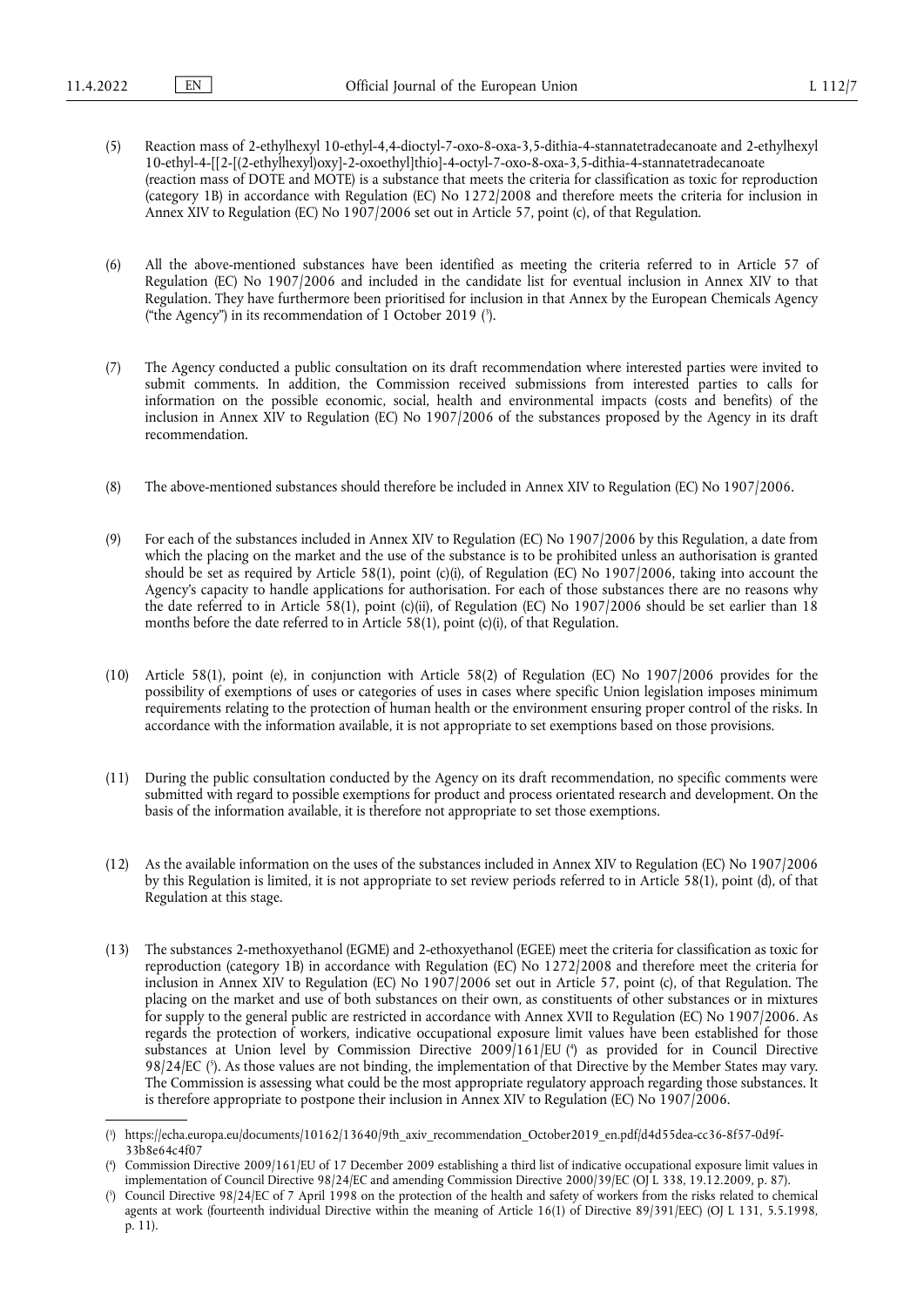- (14) The substances cyclohexane-1,2-dicarboxylic anhydride [1], cis-cyclohexane-1,2-dicarboxylic anhydride [2], transcyclohexane-1,2-dicarboxylic anhydride [3] (HHPA) and hexahydromethylphthalic anhydride [1], hexahydro-4-methylphthalic anhydride [2], hexahydro-1-methylphthalic anhydride [3], hexahydro-3-methylphthalic anhydride [4] (MHHPA) meet the criteria for classification as respiratory sensitiser (category 1) in accordance with Regulation (EC) No 1272/2008. The Agency concluded that there is scientific evidence of probable serious effects to human health which give rise to an equivalent level of concern to those of other substances listed in Article 57, points (a) to (e), of Regulation (EC) No 1907/2006 and that those substances therefore meet the criteria for inclusion in Annex XIV to that Regulation set out in Article 57, point (f), of that Regulation. According to available information, those substances are used at industrial sites, where the main concern is related to exposure of workers and there are no professional or consumer uses. As regards the protection of workers, there are no indicative occupational exposure limit values established for those substances at Union level in accordance with Directive 98/24/EC, and it may be difficult to establish a safe level of exposure for a respiratory sensitiser. The Commission is assessing what could be the most appropriate regulatory approach regarding those substances. It is therefore appropriate to postpone the inclusion of those substances in Annex XIV to Regulation (EC) No 1907/2006.
- <span id="page-2-3"></span><span id="page-2-2"></span>(15) The substance 1,6,7,8,9,14,15,16,17,17,18,18-Dodecachloropentacyclo[12.2.1.16,9.02,13.05,10] octadeca-7,15-diene ("Dechlorane Plus"™) (covering any of its individual anti- and syn-isomers or any combination thereof) is a very persistent and very bioaccumulative substance, in accordance with the criteria set out in Annex XIII to Regulation (EC) No 1907/2006, and therefore meets the criteria for inclusion in Annex XIV to that Regulation set out in its Article 57, point (e). An Annex XV dossier has been prepared to restrict uses of that substance. In addition, steps have been taken towards the inclusion of that substance in the Stockholm Convention on Persistent Organic Pollutants ( 6 [\).](#page-2-0) Once a substance is subject to the Convention, its manufacturing, placing on the market and use are to be prohibited, phased out as soon as possible or restricted at Union level by Regulation (EU) 2019/1021 of the European Parliament and of the Council ( 7 [\).](#page-2-1) Substances for which all uses have been prohibited by other Union legislation cannot be listed in Annex XIV to Regulation (EC) No 1907/2006. In order to ensure a consistent regulatory approach, the outcome of those initiatives should be taken into consideration prior to taking a decision on the inclusion of "Dechlorane Plus"™ in Annex XIV to Regulation (EC) No 1907/2006. It is therefore appropriate to postpone the inclusion of that substance in Annex XIV to Regulation (EC) No 1907/2006.
- (16) The seven lead compounds dioxobis(stearato)trilead; fatty acids, C16-18, lead salts; trilead dioxide phosphonate; sulfurous acid, lead salt, dibasic; [Phthalato(2-)]dioxotrilead; trilead bis(carbonate) dihydroxide and lead oxide sulfate meet the criteria for classification as toxic for reproduction (category 1A) in accordance with Regulation (EC) No 1272/2008 and therefore meet the criteria for inclusion in Annex XIV to Regulation (EC) No 1907/2006 set out in Article 57, point (c), of that Regulation. Those substances are mainly present in recycled polyvinyl chloride (PVC) and cannot be removed with the current technology. The Commission is working on a Regulation to prohibit the use of lead and its compounds in PVC articles and restrict the placing on the market of PVC articles containing more than 0,1 % lead, with some derogations. Furthermore, the current Union binding occupational exposure limit value and binding biological limit value for lead compounds established under Directive 98/24/EC are under review. Therefore, in view of the ongoing discussions on restriction of use of lead and its compounds as well as possible adoption of more stringent measures at the workplace, it is appropriate to postpone a decision on the inclusion of those substances in Annex XIV to Regulation (EC) No 1907/2006.
- (17) The substance 4,4'-isopropylidenediphenol (Bisphenol A; BPA) meets the criteria for classification as toxic for reproduction (category 1B) in accordance with Regulation (EC) No 1272/2008. It also has endocrine disrupting properties for which there is scientific evidence of probable serious effects to human health and the environment. It gives rise to an equivalent level of concern to those of other substances listed in Article 57, points (a) to (e), of Regulation (EC) No 1907/2006. It therefore meets the criteria for inclusion in Annex XIV to Regulation (EC) No 1907/2006 set out in Article 57, points (c) and (f), of that Regulation. An Annex XV dossier is under preparation to restrict the use of Bisphenol A and structurally related bisphenols of similar concerns for the environment. That restriction is to cover the uses of Bisphenol A that would fall under the authorisation regime. It is therefore appropriate to postpone the inclusion of that substance in Annex XIV to Regulation (EC) No 1907/ 2006.Regulation (EC) No 1907/2006 should therefore be amended accordingly.
- (18) The measures provided for in this Regulation are in accordance with the opinion of the Committee established by Article 133 of Regulation (EC) No 1907/2006,

<span id="page-2-0"></span>[<sup>\(</sup>](#page-2-2) 6 ) OJ L 209, 31.7.2006, p. 3.

<span id="page-2-1"></span>[<sup>\(</sup>](#page-2-3) 7 ) Regulation (EU) 2019/1021 of the European Parliament and of the Council of 20 June 2019 on persistent organic pollutants (OJ L 169, 25.6.2019, p. 45).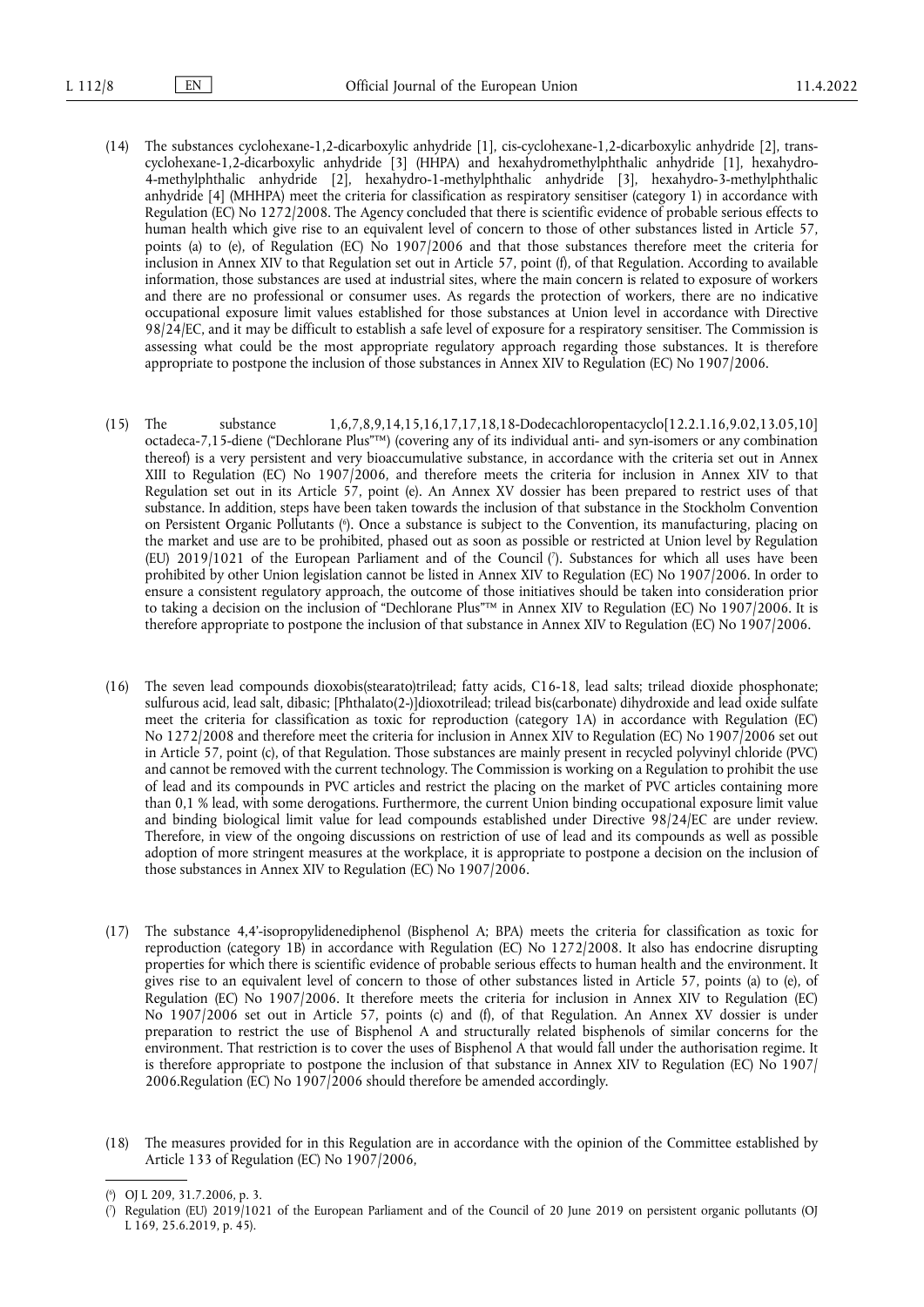HAS ADOPTED THIS REGULATION:

*Article 1*

Annex XIV to Regulation (EC) No 1907/2006 is amended in accordance with the Annex to this Regulation.

*Article 2*

This Regulation shall enter into force on the twentieth day following that of its publication in the *Official Journal of the European Union*.

This Regulation shall be binding in its entirety and directly applicable in all Member States.

Done at Brussels, 8 April 2022.

*For the Commission The President* Ursula VON DER LEYEN